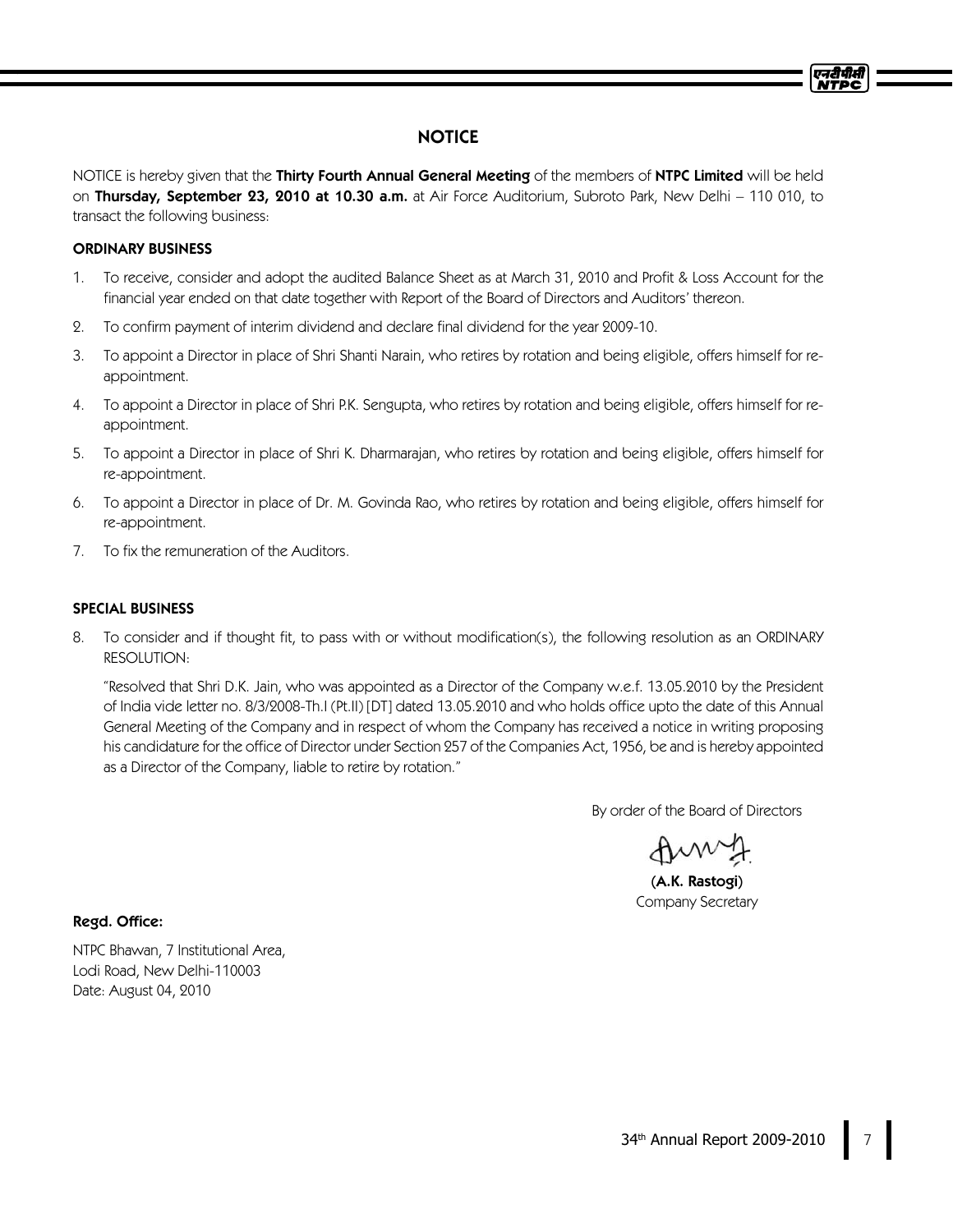

# NOTES:-

- 1. The relevant explanatory statement pursuant to Section 173 (2) of the Companies Act, 1956, in respect of Special Business, as set out above is annexed hereto.
- 2. Brief Resume of the Directors seeking appointment and re-appointment as mandated under Clause 49 of the Listing Agreement with the Stock Exchanges is annexed hereto and forms part of the Notice.
- 3. A MEMBER ENTITLED TO ATTEND AND VOTE AT THE MEETING IS ENTITLED TO APPOINT A PROXY TO ATTEND AND VOTE INSTEAD OF HIMSELF/HERSELF AND THE PROXY NEED NOT BE A MEMBER OF THE COMPANY. IN ORDER TO BE EFFECTIVE, THE PROXY FORM DULY COMPLETED SHOULD BE DEPOSITED AT THE REGISTERED OFFICE OF THE COMPANY NOT LESS THAN FORTY - EIGHT HOURS BEFORE THE SCHEDULED TIME OF THE ANNUAL GENERAL MEETING. BLANK PROXY FORM IS ENCLOSED.
- 4. The Register of Members and Share Transfer Books of the Company will remain closed from September 11, 2010 to September 23, 2010 (both days inclusive). The final dividend on equity shares, as recommended by the Board of Directors, subject to the provisions of section 206A of the Companies Act, 1956, if declared at the Annual General Meeting, will be paid on or after September 28, 2010 to the Members or their mandates whose names appear on the Company's Register of Members on September 23, 2010 in respect of physicalshares. In respect of dematerialized shares, the dividend will be payable to the "beneficial owners" of the shares whose names appear in the Statement of Beneficial Ownership furnished by National Securities Depository Limited and Central Depository Services (India) Limited as at the close of business hours on September 10, 2010.
- 5. Members are requested to:
	- i) note that copies of Annual Report will not be distributed at the Annual General Meeting.
	- ii) bring their copies of Annual Report, Notice and Attendance Slip duly completed and signed at the meeting.
	- iii) deliver duly completed and signed Attendance Slip at the entrance of the meeting venue as entry to the Hall will be strictly on the basis of the entry slip available at the counters at the venue to be exchanged with the attendance slip.
	- iv) quote their Folio / Client ID & DP ID Nos. in all correspondence.
	- v) note that due to strict security reasons mobile phones, brief cases, eatables and other belongings are not allowed inside the Auditorium.
	- vi) note that no gifts/coupons will be distributed at the Annual General Meeting.
- 6. Members are advised to submit their Electronic Clearing System (ECS) mandates, to enable the Company to make remittance by means of ECS. Those holding shares in physical form may obtain and send the ECS mandate form to Karvy Computershare Private Limited, Registrar & Share Transfer Agent (RTA) of the Company. Those holding shares in Electronic Form may obtain and send the ECS mandate form directly to their Depository Participant (DP). Those who have already furnished the ECS Mandate Form to the Company/ RTA /DP with complete details need not send it again.

The shareholders who do not wish to opt for ECS facility may please mail their bankers' name, branch address and account number to Karvy Computershare Private Limited, RTA of the Company to enable them to print these details on the dividend warrants.

- 7. Members holding sharesin multiple foliosin physical mode are requested to apply for consolidation to the Company or its RTA alongwith relevant Share Certificates.
- 8. SEBI has made it mandatory for the transferee(s) to furnish a copy of PAN card to the Company/RTAs for registration of transfers and for securities market transactions and off-market/ private transactions involving transfer of shares of listed companies in physical form. Accordingly, members holding shares in physical mode should attach a copy of their PAN Card for every transfer request sent to the Company / RTA.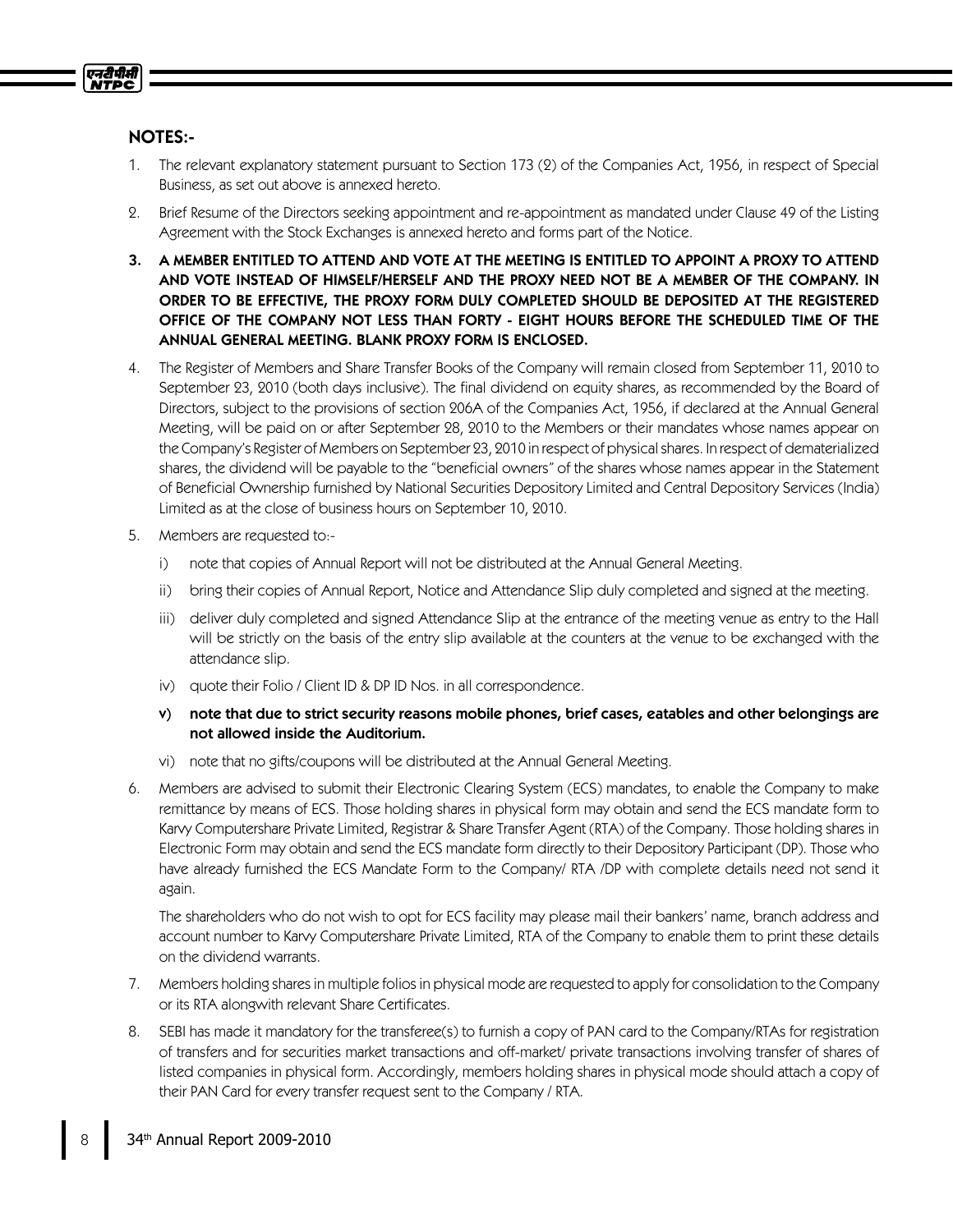- 9. Members may avail of the facility of nomination in terms of Section 109A of the Companies Act, 1956 by nominating in the Form-2B as prescribed in the Companies (Central Government's) General Rules and Forms, 1956, any person to whom their shares in the Company shall vest on occurrence of events stated in the Form. Form-2B is to be submitted in duplicate to Karvy Computershare Private Limited, RTA of the Company. In case of shares held in dematerialized form, the nomination has to be lodged with the respective Depository Participant.
- 10. Corporate Members intending to send their authorized representatives to attend the Meeting are requested to send a certified copy of the Board Resolution authorizing their representative to attend and vote on their behalf at the Meeting.
- 11. Members are requested to notify immediately any change of address:
	- i. to their Depository Participants (DP) in respect of shares held in dematerialized form, and
	- ii. to the Company at its Registered Office or to its RTA, Karvy Computershare Pvt. Ltd. in respect of their physical shares, if any, quoting their folio number.
- 12. Members desirous of getting any information on any items of business of this Meeting are requested to address their queries to Shri K. Sivakumar, ED (Finance) and Public Spokesperson of the Company at the registered office of the company at least ten days prior to the date of the meeting, so that the information required can be made readily available at the meeting.
- 13. The Board of Directors in its meeting held on March 13, 2010 had declared an interim dividend @ 30% (Rs. 3.00 per share) on the paid-up equity share capital of the company which was paid on March 23, 2010. Members who have not received or not encashed their dividend warrants may approach Karvy Computershare Private Limited, Registrar & Share Transfer Agent of the Company, for revalidating the warrants or for obtaining duplicate warrants.
- 14. Pursuant to Section 205A read with Section 205C of the Companies Act, 1956, the dividend amounts which remain unpaid / unclaimed for a period of seven years, are required to be transferred to the Investors Education & Protection Fund of the Central Government. After such transfer, there remains no claim of the members whatsoever on the said amount. Therefore, Members are advised to encash their Dividend warrants immediately on receipt.
- 15. Annual listing fee for the year 2010-2011 has been paid to all Stock Exchanges wherein shares of the Company are listed.
- 16. Pursuant to Section 619(2) of the Companies Act, 1956, the Auditors of a Government Company are to be appointed or re-appointed by the Comptroller and Auditor General of India (C & AG) and in terms of Clause (aa) of sub-section (8) of Section 224 of the Companies Act, 1956, their remuneration has to be fixed by the Company in the Annual General Meeting or in such manner asthe Company in general meeting may determine. The Members of the Company in the 33rd Annual General Meeting held on September 17, 2009 authorised the Board of Directors to fix the remuneration of Statutory Auditors for the year 2009-10. Accordingly, the Board of Directors has fixed audit fee of Rs. 75,00,000/- for the Statutory Auditors for the financial year 2009-10 in addition to applicable service tax and reimbursement of actual traveling and out-of-pocket expenses for visits to accounting units. C&AG vide letter dated 12.07.2010 have appointed Statutory Auditors of the Company for the year 2010-2011. Accordingly, the Members may authorise the Board to fix an appropriate remuneration of Statutory Auditors as may be deemed fit by the Board.
- 17. None of the Directors of the Company is any way related with each other except that Shri Shanti Narain is Brother-in-Law to Shri Kanwal Nath, Independent Director on the Board of NTPC Limited.
- 18. All documentsreferred to in the accompanying notice are open for inspection at the registered office of the Company on all working days (barring Saturday and Sunday) between 11.00 a.m. to 1.00 p.m. prior to the Annual General Meeting.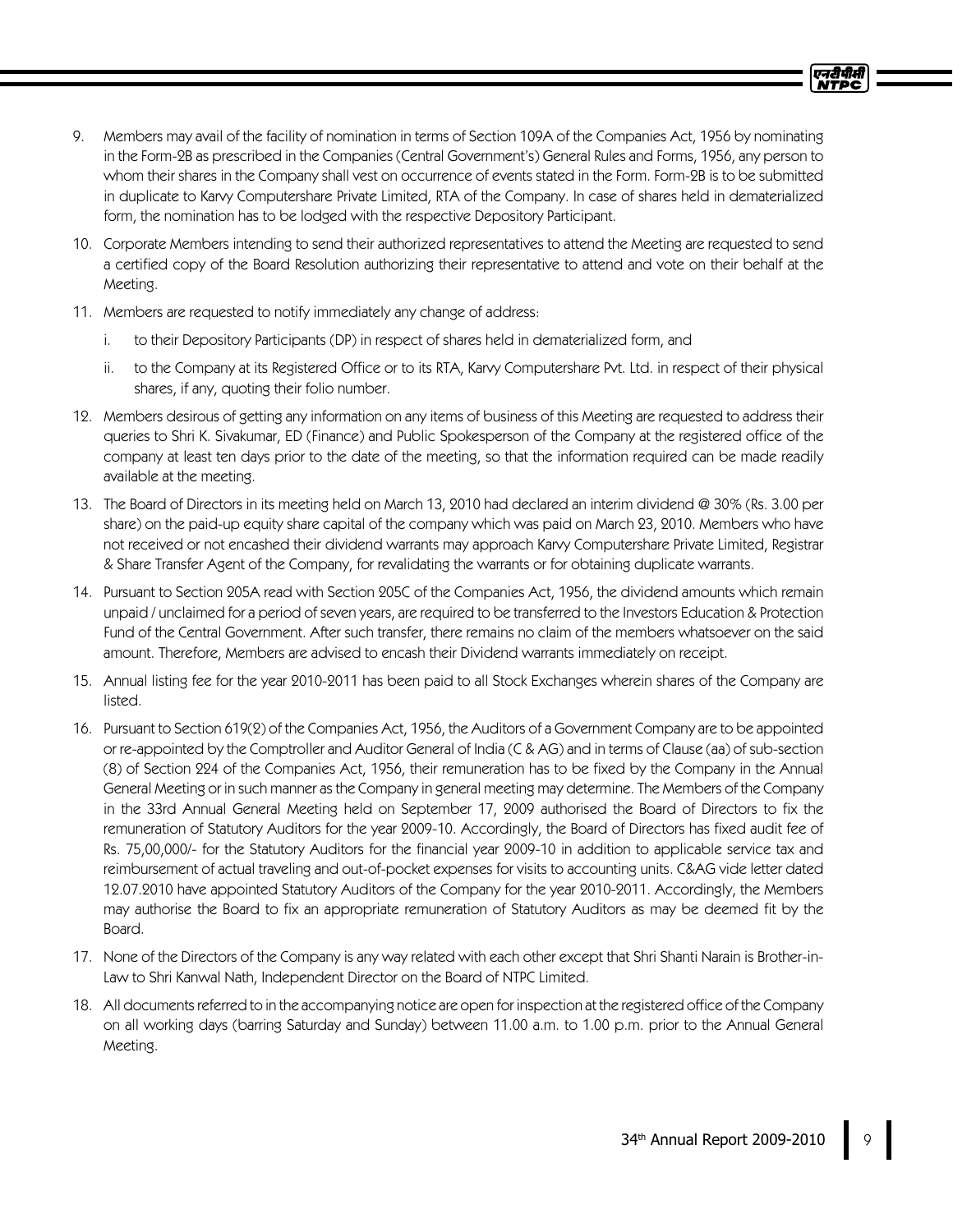### Annexure to Notice

### EXPLANATORY STATEMENT

#### Item No. 8

एनदीपीसी **NTPC** 

> Shri D.K. Jain, was appointed as Director (Technical) on the Board of NTPC, w.e.f 13.05.2010 by the President of India vide Notification No. 8/3/2008-Th.I (Pt.II) [DT] dated 13.05.2010 issued by Ministry of Power. In terms of the Companies Act, 1956, he holds office upto this Annual General Meeting. The Company has received a notice in writing from a member pursuant to the provisions of Section 257 of the Companies Act, 1956, signifying intention to propose Shri D.K. Jain for the office of Director (Technical). Shri D.K. Jain, if appointed, will be liable to retire by rotation.

> Shri D.K. Jain, aged 58 years, is a Graduate in Mechanical Engineering from IIT, Kharagpur. Shri Jain has rich and varied experience of over 35 years in design and execution of large power plants. He has worked in various capacities in the areas of renovation & modernisation, engineering and project execution. He was actively involved in design and engineering of first pit-head super thermal power station of NTPC at Singrauli.

> Shri D.K. Jain holds 4188 shares of NTPC in his own name. He is Part-time Director of Pipavav Power Development Company Limited, NTPC ALSTOM Power Services Private Limited, NTPC Hydro Limited and Transformers and Electricals Kerala Limited. He is also a Member of Audit Committee of NTPC Hydro Limited.

None of the Directors except Shri D.K. Jain is interested or concerned in the resolution.

The Board of Directors considers that in view of the background and experience of Shri D.K. Jain, it would be in the interest of the Company to appoint him as Director (Technical) of the Company. The Board recommends the resolution for your approval.

By order of the Board of Directors

(A.K. Rastogi) Company Secretary

Regd. Office: NTPC Bhawan, 7 Institutional Area, Lodi Road, New Delhi-110003 Date: August 04, 2010